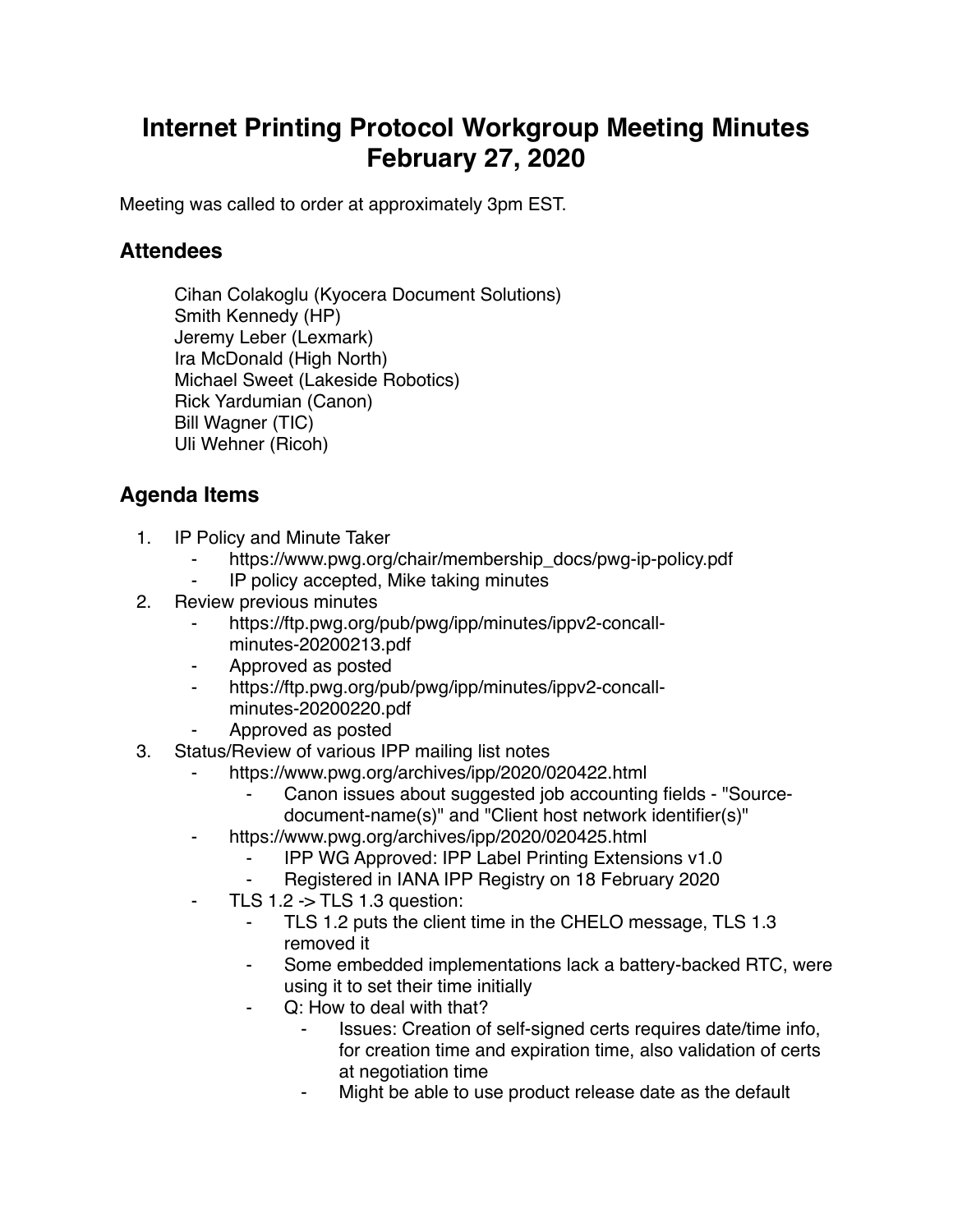date?

- Some printers ask for date and time when turned on
- What is the typical lifetime for printer certs? 10 years is typical, some as much as 20 years
	- PWG 5199.10 (IPP Auth), section 7.3 has guidance of at least 5 years
- Consensus is to research this offline
- Action: Mike/Smith/Ira to research how to deal with TLS before the date/time is set on printer
- https://www.pwg.org/archives/ipp/2020/020433.html
	- Canon request for client's job submission date and time
	- ⁃ \*if\* we add an attribute of this kind, need to document things clearly that the value is purely informational (to give you an idea of QoS or delays on the client side vs. server side), no way to authenticate/ validate/attest the client date/time.
	- Need to understand the use case better
	- ⁃ What time would the client use as its creation? When the user clicks "print"? When the client sends the Job Creation request?
	- Mike: Time zone could be used as poor-man's geolocation (to restrict printing to daytime hours, etc.) - not too comfortable with that usage
- https://www.pwg.org/archives/ipp/2020/020438.html
	- Fwd: [Cbor] RFC 8742 on Concise Binary Object Representation (CBOR) Sequences
	- MIME type for IETF RATS (remote attestation) content
- 4. Status of AMSC and ISO liaisons w/ PWG (Paul)
	- ⁃ https://ftp.pwg.org/pub/pwg/general/sc/pwg-sc-call-minutes-20200127.htm
	- ⁃ https://ftp.pwg.org/pub/pwg/general/sc/pwg-sc-call-minutes-20200210.htm
	- ⁃ https://ftp.pwg.org/pub/pwg/general/sc/pwg-sc-call-minutes-20200224.htm
	- ⁃ See PWG Steering Committee minutes from 01/27/20, 02/10/20, 02/24/20
- 5. Status of IPP Everywhere 1.1 (Mike)
	- ⁃ https://ftp.pwg.org/pub/pwg/ipp/wd/wd-ippeve11-20200219-rev.pdf
	- Stable draft for a Candidate Standard errata update
	- ⁃ IPP WG review on 13 February 2020
	- ⁃ IPP WG Last Call ends on 12 March 2020
	- Schedule PWG Call for Objections Q1 2020
- 6. Status of IPP Everywhere Self-Certification Manual v1.1 (Mike)
	- ⁃ https://ftp.pwg.org/pub/pwg/ipp/wd/wd-ippeveselfcert11-20200219-rev.pdf
	- ⁃ Stable draft for a Candidate Standard errata update
	- ⁃ IPP WG review on 13 February 2020
	- ⁃ IPP WG Last Call ends on 12 March 2020
	- ⁃ Schedule PWG Call for Objections Q1 2020
- 7. Status of IPP Everywhere v1.1 Printer Self-Certification Tools (Mike)
	- ⁃ http://www.pwg.org/archives/ipp/2020/020428.html
	- ⁃ Beta release for IPP WG member review on 19 February 2020
	- IPP WG review on 13 February 2020
	- ⁃ Schedule Approval w/ IPP Everywhere v1.1 in Q1/Q2 2020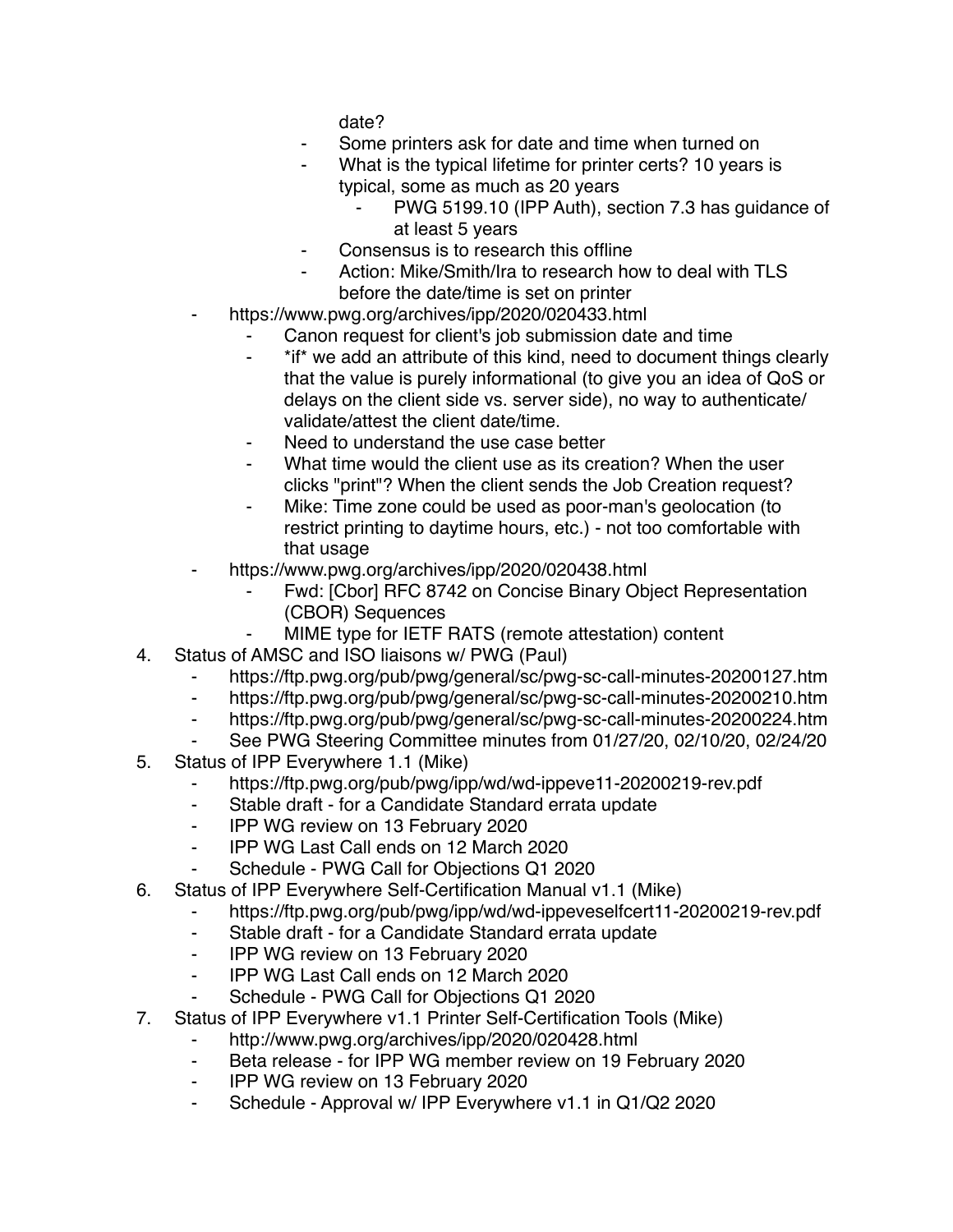- Mike has posted several updates
	- Code signing and notarization on macOS require an Apple-issued certificate
	- Smith is working to get a PWG developer account
	- Mike can sign the tools using his company developer account in the interim
	- Tools will continue to be hosted on ftp.pwg.org
- 8. Review of IPP Transaction-Based Printing Extensions v1.1 (Mike)
	- ⁃ https://ftp.pwg.org/pub/pwg/ipp/wd/wd-ipptrans11-20200226-rev.pdf
	- ⁃ Stable draft errata update for PWG 5100.16-2013
	- ⁃ Schedule Start PWG Call for Objections after Feb 27 concall
	- ⁃ Action: Mike to start PWG Call for Objections of IPP TRANS ending March 27
- 9. Review of IPP Driverless Printing Extensions v2.0 (Smith)
	- ⁃ https://ftp.pwg.org/pub/pwg/ipp/wd/wd-ippnodriver20-20200204-rev.pdf
	- Interim draft Candidate Standard update for PWG 5100.13-2013 (JPS3)
	- ⁃ PWG F2F review on February 5-6, 2020 ended at section 6.2
	- Resuming at section 6.6.17
	- Section 6.6.17:
		- ⁃ Delete extra space between "lists" and "the"
		- ⁃ Drop second sentence (unconditionally required)
		- ⁃ Drop "If this attribute is supported and" since this attribute is always supported.
		- ⁃ "SHOULD provide an ICC profile for all UNREGISTERED keywords to allow a ..."
		- Maybe turn the SHOULDs into a bulleted list
	- Global: Use "registered" and "unregistered" instead of "standard" and "non-standard"
		- Or drop "standard", as in table 8 "print-color-mode" Keyword Values
		- Line 1210 (6.2.5 print-color-mode) can just be "Keyword values defined in this specification are shown in Table 8"
	- **Section 6.6.18:** 
		- Simplify just reference section 4.5 (ICC Color Profiles)
		- ⁃ Move discussion of differences to section 4.5
		- ⁃ "unique" -> "distinct", "Printers MUST use a distinct "print-colormode" value for each collection in the set." (or something like that)
	- Add definition of Site Local to section 2.4
	- Section 6.6.18.2:
		- Recast as Printer requirements (not value requirements)
		- "... ICC color profile and MUST be an "https:" or "http:" scheme URI. Printers SHOULD follow the Printer resources best practices in section 12.2 when generating the URI value."
	- **Section 6.6.19:** 
		- ⁃ "This OPTIONAL attribute lists the Job Template attributes that control parameters that affect output quality."
		- Reword the rest.
		- Need to clearly state what the purpose is, what the Client should do